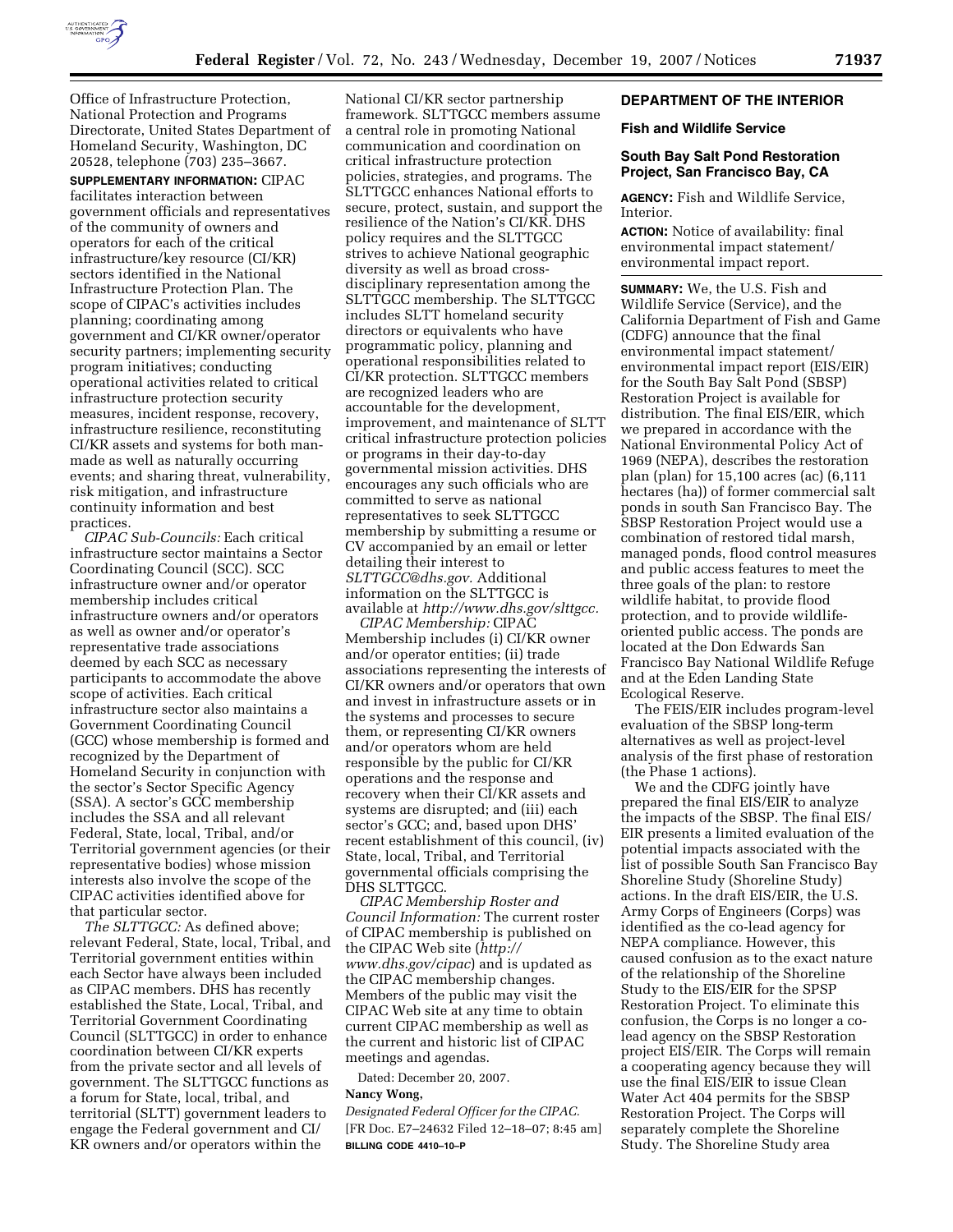includes the SBSP Restoration Project area as well as shoreline and floodplain areas in the counties of Alameda, San Mateo, and Santa Clara.

**ADDRESSES:** You may obtain a copy of the Final EIS/EIR for the SBSP Restoration Project by writing to Mendel Stewart, Project Leader, San Francisco Bay National Wildlife Refuge, 9500 Thornton Avenue, Newark, CA 94560, or you may request one through the South Bay Salt Pond Restoration Project Web site, at *http://* 

*www.southbayrestoration.org.* 

**FOR FURTHER INFORMATION CONTACT:**  Mendel Stewart, Project Leader, San Francisco Bay National Wildlife Refuge Complex, at the above address; telephone (510) 792–4275, or John Krause, California Department of Fish and Game, Region 3 Headquarters, P.O. Box 47, Yountville, CA 94599; telephone (707) 944–5500.

# **SUPPLEMENTARY INFORMATION:**

## **Background**

On March 16, 2003, the State of California and the Service acquired 15,100 ac of commercial salt ponds from Cargill, in South San Francisco Bay. The purpose of the acquisition was to protect, restore and enhance the property for fish and wildlife, as well as to provide opportunities for wildlifeoriented recreation and education. Of the acquired lands, CDFG owns and manages the 5,500-ac Eden Landing pond complex and we own the 8,000-ac Alviso pond complex and the 1,600-ac Ravenswood pond complex.

We planned the SBSP Restoration Project in close coordination with a related but separate project, the Shoreline Study. The Congressionally authorized Shoreline Study, which the Corps will conduct, will identify and recommend for Federal funding one or more projects for flood damage reduction, ecosystem restoration, and related purposes, such as public access. Planning for the Shoreline Study will be conducted through several stages referred to as Interim Feasibility Studies, and the Corps is currently developing alternatives for the first stage of the Shoreline Study (the Alviso Ponds and Santa Clara County Interim Feasibility Study) in partnership with the Study's non-Federal sponsors, the Santa Clara Valley Water District and the California Coastal Conservancy, and in cooperation with the Service. Potential Shoreline Study actions include flood protection improvements, ecosystem restoration, and recreation and public access features, which may overlap considerably with proposed SBSP Restoration Project actions.

The Initial Stewardship Plan (ISP) is an interim plan now in operation to maintain and enhance the biological and physical conditions within the SBSP area in the interim period between the cessation of salt production and the implementation of the long-term restoration plan that will emerge from the SBSP Restoration Project planning process. Because the SBSP Restoration Project will be implemented in phases over time, some ponds may be managed under the ISP for many years. The ISP actions include construction and operation of water control structures to circulate bay waters through a series of pond clusters to maintain low salinity, provide wildlife habitat, and maintain at least the current level of flood protection. Three of the ponds' levees were breached to allow full tidal wetland restoration. Additionally, some ponds are managed as seasonal wetlands that are allowed to fill with rain water in the winter and dry through evaporation during the summer months, while other ponds are operated as high salinity ponds to provide habitat for wildlife requiring those conditions. Certain ponds are still being managed by Cargill, while the company reduces the salinity levels by moving the saltiest brines to its plant site in Newark, California.

The actual long-term restoration of the salt ponds is the subject of the SBSP Restoration Project. Implementation of the long-term restoration plan is expected to be conducted in phases, with some phases extending beyond 20 years. The Final EIS/EIR is programmatic, covering the long-term plan for the entire SBSP planning area, and is project-specific for the Phase 1 projects that will be implemented in the near term.

The Draft EIS/EIR was available for a 55-day public review and comment period, which we announced via several methods, including press releases and public notices, including in the **Federal Register** (69 FR 64965, November 9, 2004). The Draft EIS/EIR identified and evaluated three programmatic alternatives for the SBSP Restoration Project: A No Action Alternative (Alternative A), a Managed Pond Emphasis Alternative (Alternative B), and a Tidal Emphasis Alternative (Alternative C).

Under the No Action alternative (Alternative A), the expected scenario at Year 50 is evaluated as if no long-term restoration plan is implemented. CDFG and the Service would continue to operate and maintain the ponds in a manner similar to the ISP, although it is assumed that CDFG and the Service would not have the funding to maintain

full ISP operations over the 50-year planning horizon. No new public access or recreational facilities are proposed under this alternative.

Under the Managed Pond Emphasis Alternative (50 percent tidal habitat: 50 percent managed ponds by area) (Alternative B), the expected scenario at Year 50 would contain approximately 7,500 ac of tidal habitat and 7,500 ac of managed pond habitat. Approximately 20 percent of the managed ponds would be reconfigured to improve foraging, roosting, and nesting opportunities for shorebirds, waterfowl, and other waterbirds. In addition, Alternative B would provide a cohesive line of flood protection along the perimeter of the project area. This alternative would also provide public access and recreation features in the form of trails and viewing platforms, interpretive stations, waterfowl hunting, access to and interpretation of cultural resource features, opportunities for education and interpretation, non-motorized boat launching points, and associated staging and parking areas.

Under the Tidal Emphasis Alternative (90 percent tidal habitat: 10 percent managed ponds by area), the expected scenario at Year 50 would contain approximately 13,400 ac of tidal habitat and 1,600 ac of managed pond habitat. All managed ponds in Alternative C would be reconfigured to substantially enhance foraging, roosting, and nesting opportunities for shorebirds, waterfowl, and other waterbirds. Flood protection under Alternative C would be similar to Alternative B, with the exception that more of the existing slough levees would be abandoned in Alternative C. Alternative C would also provide public access and recreation features similar to those described for Alternative B. Alternative C is the preferred alternative.

Alternatives B and C are ''bookends'' that represent possible outcomes ranging from a 50:50 tidal to managed pond scenario to a 90:10 tidal to managed pond scenario. The optimal configuration of tidal habitat and managed ponds that achieves the SBSP objectives while avoiding significant impacts to environmental resources would fall somewhere between these bookends and would be guided by the Adaptive Management Plan, the cornerstone of the SBSP.

The Draft EIS/EIR also addressed, at the project level, Phase 1 of the SBSP. The Phase 1 actions are common elements of the long-term Alternatives B and C. Phase 1 actions would include a range of habitat types and early experiments that will be used to inform the Adaptive Management Plan. These